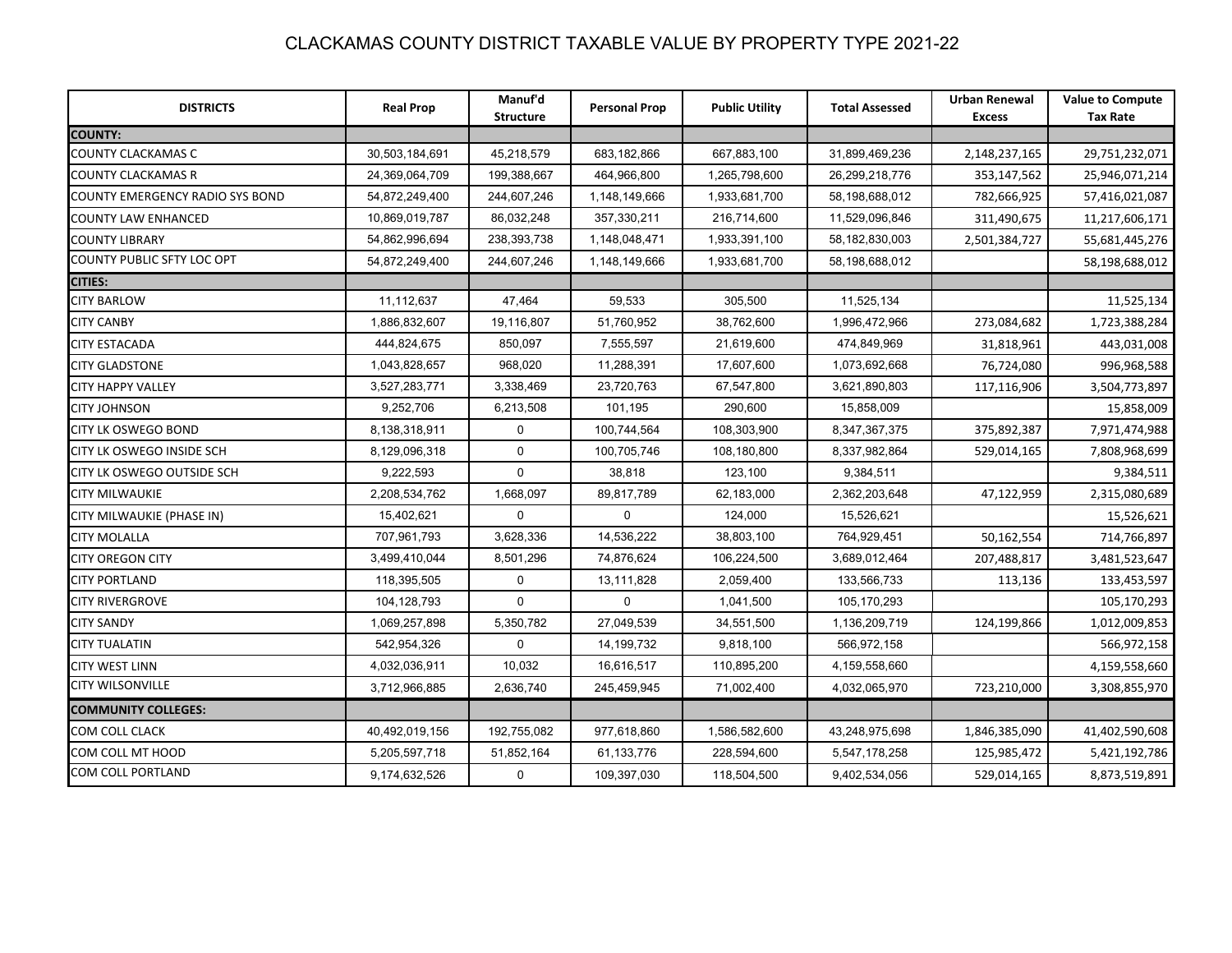| <b>DISTRICTS</b>                 | <b>Real Prop</b> | Manuf'd<br><b>Structure</b> | <b>Personal Prop</b> | <b>Public Utility</b> | <b>Total Assessed</b> | <b>Urban Renewal</b><br><b>Excess</b> | <b>Value to Compute</b><br><b>Tax Rate</b> |
|----------------------------------|------------------|-----------------------------|----------------------|-----------------------|-----------------------|---------------------------------------|--------------------------------------------|
| <b>EDUCATION SERVICE:</b>        |                  |                             |                      |                       |                       |                                       |                                            |
| ESD CLACKAMAS                    | 52,433,441,862   | 236,227,084                 | 1,131,597,774        | 1,843,375,700         | 55,644,642,420        | 2,499,599,121                         | 53,145,043,299                             |
| <b>ESD JEFFERSON</b>             | $\Omega$         | $\Omega$                    | $\Omega$             | 59,800                | 59,800                |                                       | 59,800                                     |
| <b>ESD MULTNOMAH</b>             | 1,534,813,184    | 6,043,927                   | 6,801,546            | 51,672,700            | 1,599,331,357         | 1,785,606                             | 1,597,545,751                              |
| <b>ESD NW REGIONAL</b>           | 645,650,813      | 468,424                     | 8,703,145            | 18,243,500            | 673,065,882           |                                       | 673,065,882                                |
| <b>ESD WILLAMETTE</b>            | 258,343,541      | 1,867,811                   | 1,047,201            | 20,330,000            | 281,588,553           |                                       | 281,588,553                                |
| <b>FIRE DISTRICTS:</b>           |                  |                             |                      |                       |                       |                                       |                                            |
| <b>AURORA</b>                    | 283,459,185      | 1,086,370                   | 7,131,975            | 14,448,800            | 306,126,330           |                                       | 306,126,330                                |
| <b>CANBY</b>                     | 2,540,402,083    | 26,963,347                  | 70,603,790           | 89,786,600            | 2,727,755,820         | 282,574,672                           | 2,445,181,148                              |
| <b>CLACK CO</b>                  | 24,646,877,997   | 146, 169, 892               | 568,686,352          | 661,676,600           | 26,023,410,841        | 695,097,698                           | 25,328,313,143                             |
| <b>COLTON</b>                    | 267,830,788      | 3,547,701                   | 1,483,811            | 29,042,800            | 301,905,100           |                                       | 301,905,100                                |
| <b>ESTACADA</b>                  | 1,180,544,393    | 14,013,118                  | 12,549,131           | 349,487,300           | 1,556,593,942         | 31,818,961                            | 1,524,774,981                              |
| HOODLAND                         | 1,083,069,570    | 11,630,119                  | 8,960,402            | 41,860,700            | 1,145,520,791         |                                       | 1,145,520,791                              |
| <b>LK GROVE</b>                  | 516,299,764      | $\mathbf{0}$                | 214,338              | 6,239,700             | 522,753,802           |                                       | 522,753,802                                |
| <b>MOLALLA</b>                   | 1,684,666,216    | 13,075,634                  | 25,674,407           | 116,331,700           | 1,839,747,957         | 50,510,490                            | 1,789,237,467                              |
| <b>MONITOR</b>                   | 238,122,219      | 2,310,827                   | 5,203,527            | 29,276,100            | 274,912,673           |                                       | 274,912,673                                |
| RIVERDALE                        | 136,572,828      | 0                           | 81,077               | 959,800               | 137,613,705           |                                       | 137,613,705                                |
| SANDY                            | 2,024,085,838    | 17,929,912                  | 33, 131, 301         | 105,274,900           | 2,180,421,951         | 124,199,866                           | 2,056,222,085                              |
| <b>SILVERTON</b>                 | 67,954,465       | 725,564                     | 334,998              | 4,467,000             | 73,482,027            |                                       | 73,482,027                                 |
| TVF&R                            | 10,635,078,498   | 6,025,702                   | 284,953,685          | 255,077,400           | 11, 181, 135, 285     | 723,210,000                           | 10,457,925,285                             |
| <b>MISC DISTRICTS:</b>           |                  |                             |                      |                       |                       |                                       |                                            |
| Cemetery                         | 1,421,905,428    | 17,346,498                  | 13,539,603           | 361,513,200           | 1,814,304,729         | 31,818,961                            | 1,782,485,768                              |
| Government Camp Road Dist        | 222,715,916      | $\mathbf 0$                 | 3,168,790            | 4,010,700             | 229,895,406           |                                       | 229,895,406                                |
| Park Lake Grove                  | 5,763,289,489    | $\mathbf 0$                 | 86,637,195           | 76,058,900            | 5,925,985,584         | 153,121,778                           | 5,772,863,806                              |
| Park North Clackamas             | 12,307,569,052   | 59,397,133                  | 444,334,269          | 269,049,600           | 13,080,350,054        | 358,613,634                           | 12,721,736,420                             |
| Molalla Aquatic District         | 2,013,750,559    | 17,322,793                  | 28,867,410           | 138,695,800           | 2,198,636,562         | 50,510,490                            | 2,148,126,072                              |
| Tigard/Tualatin Aquatic District | 364,016,681      | $\mathbf 0$                 | 7,342,246            | 7,817,700             | 379,176,627           |                                       | 379,176,627                                |
| Port of Portland                 | 54,872,249,400   | 244,607,246                 | 1,148,149,666        | 1,933,681,700         | 58,198,688,012        | 2,501,384,727                         | 55,697,303,285                             |
| Soils & Conservation             | 54,872,249,400   | 244,607,246                 | 1,148,149,666        | 1,933,681,700         | 58,198,688,012        | 2,501,384,727                         | 55,697,303,285                             |
| Vector Control                   | 54,872,249,400   | 244,607,246                 | 1,148,149,666        | 1,933,681,700         | 58,198,688,012        | 2,501,384,727                         | 55,697,303,285                             |
| <b>SANITARY DISTRICTS:</b>       |                  |                             |                      |                       |                       |                                       |                                            |
| Government Camp                  | 222,715,916      | $\mathbf 0$                 | 3,417,419            | 4,047,700             | 230, 181, 035         |                                       | 230,181,035                                |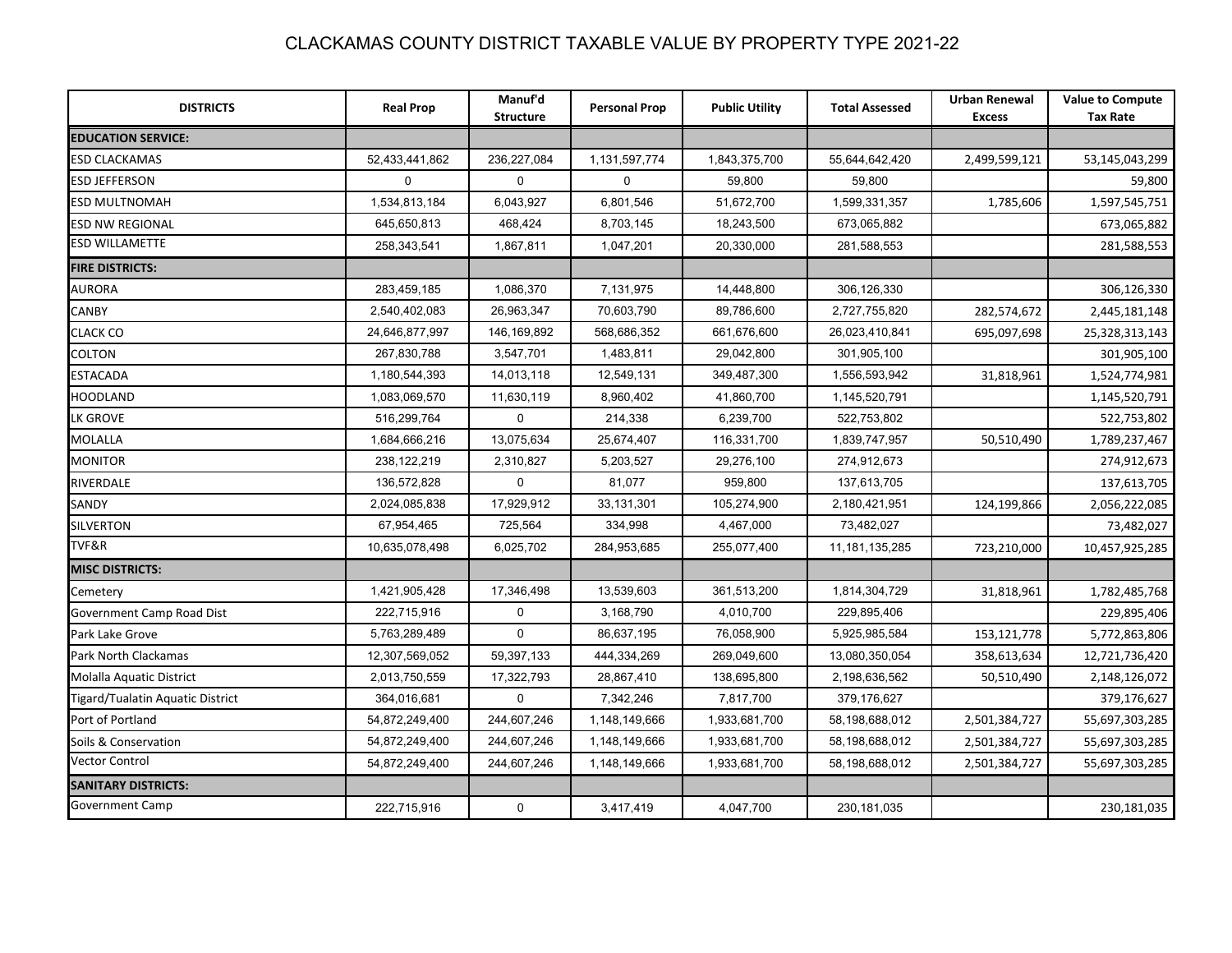| <b>DISTRICTS</b>                 | <b>Real Prop</b> | Manuf'd<br><b>Structure</b> | <b>Personal Prop</b> | <b>Public Utility</b> | <b>Total Assessed</b> | <b>Urban Renewal</b><br><b>Excess</b> | <b>Value to Compute</b><br><b>Tax Rate</b> |
|----------------------------------|------------------|-----------------------------|----------------------|-----------------------|-----------------------|---------------------------------------|--------------------------------------------|
| <b>SCHOOL DISTRICTS:</b>         |                  |                             |                      |                       |                       |                                       |                                            |
| Canby                            | 3,835,761,187    | 33,075,864                  | 83,316,115           | 133,461,000           | 4,085,614,166         | 282,574,672                           | 3,803,039,494                              |
| Centennial                       | 263,310,312      | 2,610,772                   | 293,833              | 12,238,800            | 278,453,717           | 1,785,606                             | 276,668,111                                |
| Colton                           | 400,497,310      | 4,487,454                   | 1,842,060            | 36,618,600            | 443,445,424           |                                       | 443,445,424                                |
| Estacada                         | 1,501,304,233    | 18,405,209                  | 14,461,330           | 452,286,800           | 1,986,457,572         | 31,818,961                            | 1,954,638,611                              |
| Gladstone                        | 1,023,074,688    | 768,931                     | 11,753,886           | 17,500,600            | 1,053,098,105         | 76,683,080                            | 976,415,025                                |
| <b>Gresham Barlow</b>            | 1,188,648,305    | 3,433,155                   | 6,468,895            | 38,880,500            | 1,237,430,855         |                                       | 1,237,430,855                              |
| Lake Oswego                      | 9,226,912,256    | $\mathbf 0$                 | 109,358,212          | 120,180,400           | 9,456,450,868         | 529,014,165                           | 8,927,436,703                              |
| Molalla River                    | 2,013,750,559    | 17,322,793                  | 28,867,410           | 138,695,800           | 2,198,636,562         | 50,510,490                            | 2,148,126,072                              |
| Newberg                          | 84,126,621       | 52,279                      | 341,946              | 2,284,600             | 86,805,446            |                                       | 86,805,446                                 |
| North Clackamas                  | 15,545,942,293   | 67,143,782                  | 477,449,550          | 338,553,900           | 16,429,089,525        | 474,058,070                           | 15,955,031,455                             |
| Oregon City                      | 6,242,299,280    | 43,684,815                  | 84,872,608           | 204,906,800           | 6,575,763,503         | 207,529,817                           | 6,368,233,686                              |
| Oregon Trail                     | 3,758,270,347    | 45,833,237                  | 54,371,048           | 177,646,300           | 4,036,120,932         | 124,199,866                           | 3,911,921,066                              |
| Portland                         | 48,477,438       | $\mathbf 0$                 | 38,818               | 419.400               | 48,935,656            |                                       | 48,935,656                                 |
| Riverdale                        | 34, 377, 129     | $\Omega$                    | $\Omega$             | 134,000               | 34,511,129            |                                       | 34,511,129                                 |
| Sherwood                         | 281,634,132      | 468,424                     | 1,360,899            | 10,425,800            | 293,889,255           |                                       | 293,889,255                                |
| <b>Silver Falls</b>              | 174,216,920      | 1,815,532                   | 705,255              | 18,045,400            | 194,783,107           |                                       | 194,783,107                                |
| Tigard/Tualatin                  | 364,016,681      | $\Omega$                    | 7,342,246            | 7,817,700             | 379,176,627           |                                       | 379,176,627                                |
| West Linn/Wilsonville            | 8,885,629,709    | 5,504,999                   | 265,305,555          | 223,585,300           | 9,380,025,563         | 723,210,000                           | 8,656,815,563                              |
| <b>SERVICE DISTRICTS:</b>        |                  |                             |                      |                       |                       |                                       |                                            |
| County Extension and 4-H         | 54,862,996,694   | 238,393,738                 | 1,148,048,471        | 1,933,391,100         | 58,182,830,003        | 2,501,384,727                         | 55,681,445,276                             |
| Dunthorpe Riverdale 5            | 30,960,044       | $\Omega$                    | $\Omega$             | 97,000                | 31,057,044            |                                       | 31,057,044                                 |
| Metro Service 2                  | 40,765,917,137   | 110,190,258                 | 965,588,342          | 868, 182, 700         | 42,709,878,437        | 2,012,280,738                         | 40,697,597,699                             |
| Oak Lodge Water Service Dsitrict | 2,767,762,136    | 7,670,300                   | 23,720,798           | 57,230,800            | 2,856,384,034         |                                       | 2,856,384,034                              |